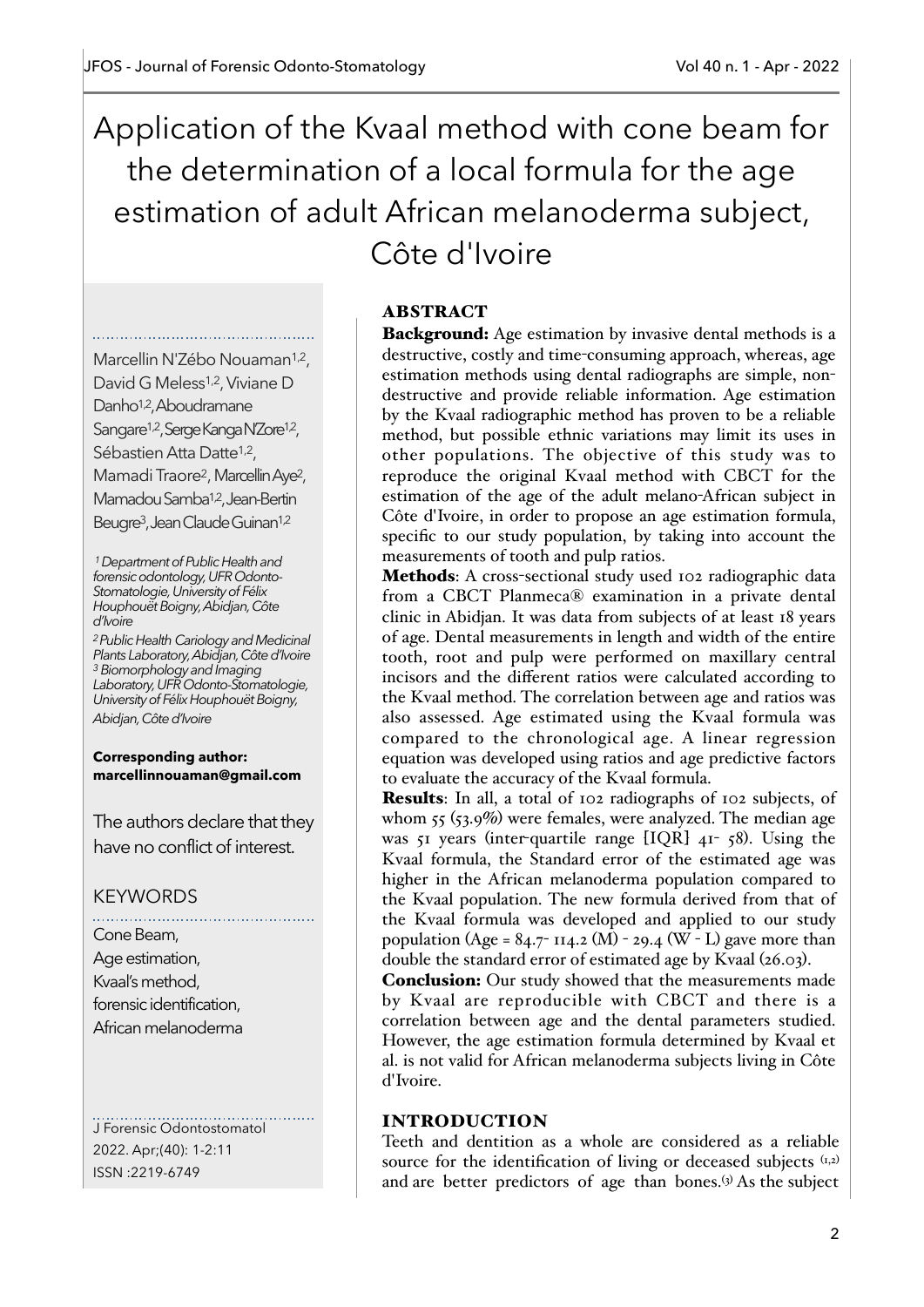ages, secondary dentine is deposited along the walls of the pulp chamber, leading to a reduction in pulp size. $(4)$  This age-related narrowing phenomenon can be evaluated so as to estimate the age of the subjects, either from sections of the tooth or from dental radiographs. Dental sections require the extraction of teeth and microscopic preparations.<sup>(5)</sup> The section processes are time-consuming, costly and destructive and cannot be accepted on religious, cultural, scientific and ethical grounds. (6)

The approach to age estimation by dental X-ray techniques therefore remains preferable Age estimation studies involving the analysis of dental radiographs, periapical or panoramic dental radiographs, are relatively simple, non-destructive methods of obtaining information. These are techniques used daily in most dental practices. Unfortunately, these methods are rarely used for age estimation.<sup>(6)</sup>

In 1995, Kvaal et al. developed a radiographic method based on the study of the relationship between age and size of dental pulp for the age estimation of adult subjects older than 20 years of age.(7) This so-called "Kvaal" technique used a pair of calipers, a stereomicroscope and an ocular microscope to perform different measurements on a retro-alveolar radiographic plate.

Even if the estimation of age using periapical dental radiographs by Kvaal has proved to be a reliable and recommended method by the American Society of Forensic Dentistry, few studies have shown its applicability to other types of radiography. In addition, conventional periapical dental radiographs present twodimensional images and can therefore lead to overlapping dental structures and biases during measurements.

Currently, age determination studies in forensic dentistry generally use Cone Beam Computed Tomography (CBCT) with three-dimensional acquisitions to locate dental structures without overlapping. With the advent of CBCT, new methods based on volumetric reconstruction and volume-to-pulp ratio, as well as length and width measurements of pulp and tooth, have been proposed for the estimation of adult dental age. $(8,9)$ However, these techniques did not provide a better accuracy compared to the Kvaal method using periapical dental radiographs. The CBCT tool could be used to reproduce the measurements of the original method of Kvaal et al.<sup>(10)</sup>

Our objective is to reproduce the original Kvaal method with CBCT for the estimation of the age of the adult African melanoderma living in Côte d'Ivoire, in order to propose a new formula for estimating the specific age to our study population, based on measurements of tooth and pulp ratios.

## **METHODS**

## *Type of study*

This is a cross-sectional study with an analytical focus that used radiographic data from CBCT Planmeca® examinations conducted in a private dental practice in Abidjan.

## *Population and Sample Study*

We have used radiographic data taken with CBCT, individuals of both sexes, aged at least 18 years, who consulted the Franchet D'esperey dental practice in Abidjan from 2011 to 2016. The cone beam X-ray should have healthy reference teeth, without coronary and/or root pathology visible on X-ray and teeth with a Smith and Knight Tooth Wear Index (TWI)  $\leq$  2 before the age of 50 and TWI  $\leq$  3 after the age of 50, were included.

For the study period, 600 patients were eligible for our study. We randomly selected individuals from the entire study population through a systematic survey with a sampling step. In the case of photographs of individuals who did not meet the above-mentioned inclusion criteria, the next step was selected. The surveys were reviewed every week. The final week, the count gave 102 individuals. In total, a sample of 102 radiographs taken with CBCT, from 102 individuals, was selected from the 600 scans available during the period of study.

## *Inclusion criteria and choice of reference teeth for dental measurements*

The reference teeth used for our study are those proposed by Biuki et al.. They are the upper central incisors, i.e. 11 or 21. (11) These reference teeth must be healthy and free of coronary and/or root pathology visible to the naked eye or on X-ray (no caries, no excessive tooth wear, no dental restoration, no artefacts due to metallic repair materials present in adjacent teeth and no pulp calcification).

To specify the extent of "excessive tooth wear", we borrowed Smith and Knight's (TWI) dental wear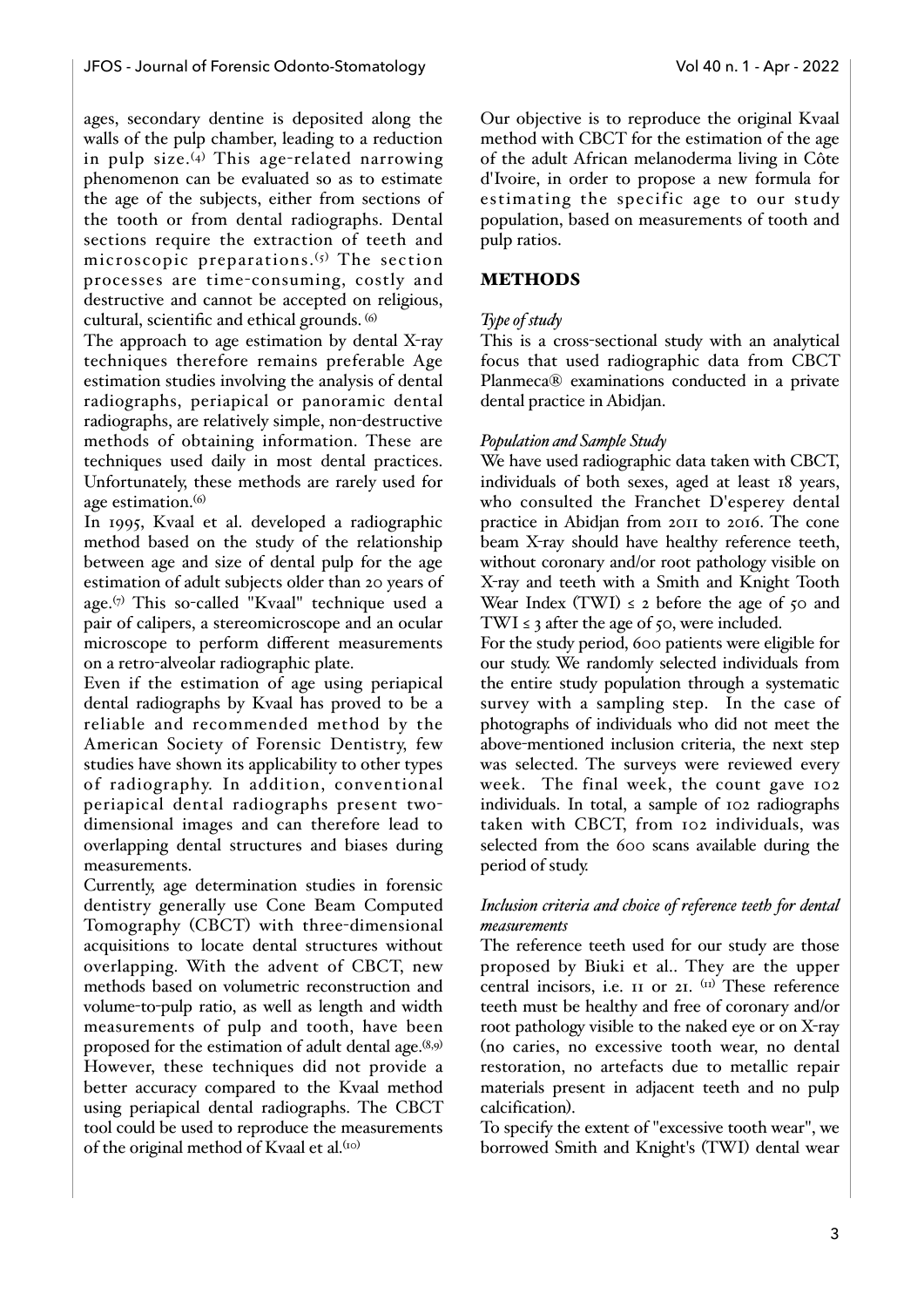index.<sup>(12)</sup> Only teeth with TWI  $\leq$  2 before age of 50 and TWI  $\leq$  3 after age of 50 were included.

The presence of the four maxillary incisors is required and the patient should not present any anatomical elements, such as odontoma or impacted tooth that could disturb the study area.

## *Description of the Kvaal method*

Kvaal et al. in 1995 estimated an adult's age based on the relationship between age and dental pulp size from retro-alveolar radiographic images of six types of teeth (incisors, second maxillary premolars, lateral incisors, canines and first mandibular premolars)  $(7)$ .

They measured the pulp, root and tooth, in particular:

- the length of the tooth
- the length of the root
- the length of the pulp

- the width of the pulp and the width of the root at three levels of the tooth (A, B, C).

To compensate the deformations related to the enlargement and angulation of radiographs, the following 6 ratios were calculated:  $P = \text{pub} / \text{root}$ length;  $\overline{R}$  = pulp / tooth length;  $T =$  tooth  $\overline{R}$  / l root length;  $A = pulp / root$  width at A level i.e. at the enamel-cementum junction (ECJ); B = pulp / root width at *B* level i.e. halfway between the ECJ and the middle of the root;  $C = \text{pulp} / \text{root}$  width at  $C$ level i.e. at the mid-point between the apex and ECJ (figure 1).

Figure 1. Diagram showing the measurements made on the radiographs of each tooth



The mean values M, W and L were also calculated:

M = mean value of all Ratios excluded ratio T (taken as the first age predictive factor in the study by Kvaal et al.)

W = mean value of the ratios of widths B and C;

- $L =$  mean value of the ratios of lengths P and R.
- W L= the difference between W and L (taken as the second age predictive factor in the study by Kvaal et al.).

In addition, correlation coefficients between age and the calculated ratios and with the different mean values of the ratios were estimated.

Main component analyses were carried out on all ratios with the first component being the mean "M" and the second component being the first component based on the analyses on the different mean of "W" and "L"; these two parameters were determined as the age predictive factors.

Separate regression formulae are given for the six types of teeth of the two jaws and separately for the maxilla and mandible, as well as for each type of tooth. The equations for the six teeth taken as a whole and only for the upper central incisors (chosen as reference teeth for our study) are presented below:

 $Age = 129.8 - 316.4(M) - 66.8(W-L)$  with standard error of the estimate (SEE) of 8.6 years; For six types of teeth

Age =110.2 - 201.4(M)-31.3(W-L) with SEE of 9.5 years; for upper central incisors

## *Data collection*

The data were collected on a data collection form by a dentist trained in measurement techniques on digitized CBCT images using Carestream® software. The variables below were collected and/ or measured:

- ✓ Socio-demographic data (age, gender)
- $\sqrt{}$  And we have reproduced all the measurements made by Kvaal (see chapter description of the Kvaal method) on dental radiographs taken with CBCT on two teeth such as the 11 or 21 using Romexis® software.

## DATA ANALYSIS

#### *Acquisition and segmentation of images*

All CBCT images were acquired and digitized automatically with a Planmeca ProMax® 3D CBCT unit. The data were then imported into semi-automatic segmentation and voxel counting software with a 3D image. Measurements were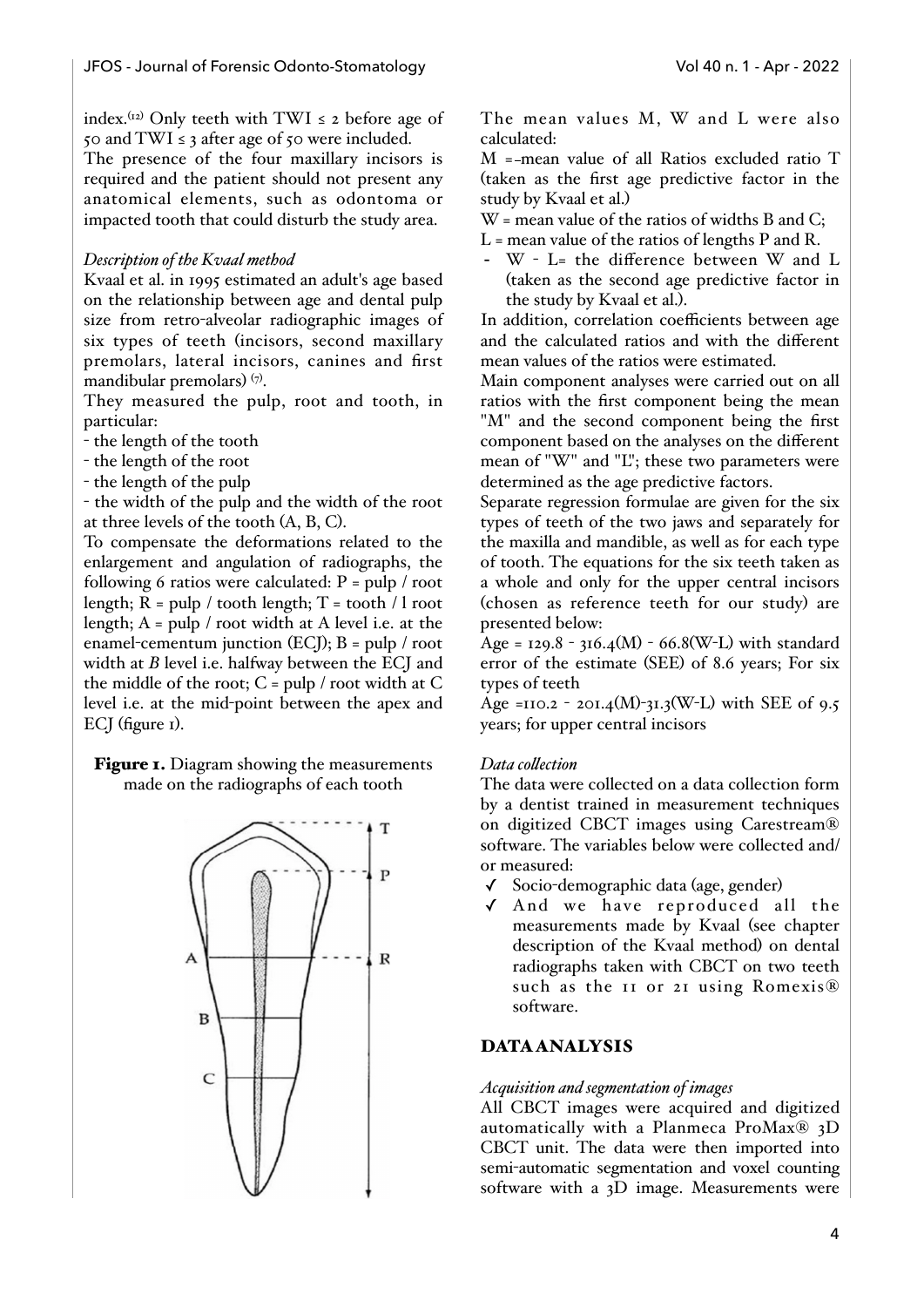taken on sagittal sections, in the antero-posterior axis. Indeed, the sagittal view presents better observations regardless of the tomographic source. The oblique cuts have been chosen to process the image on the screen with the different handling possibilities offered by the software, in order to have a clear image, with a contour that is clearly visible to the operator. Subsequently, the major axis of the tooth was drawn by selecting the measuring instrument that is the ruler on the screen. The long axis is drawn by joining the free edge of the incisor and the apex. Subsequently, the other measurements were made in accordance to the rules of parallelism and perpendicularity

#### *Processing and statistical analysis*

The data collected, using DICOM/Carestream, were reported on a data collection sheet and recorded in an entry mask designed under Access. In order to minimize possible biases, including the intra-operator effect, and to ensure the reproducibility of this method, we performed a series of measurements on a sample of 15 radiographs taken by CBCT. The same operator resumed measurements one to two weeks later to ensure that there was no intra-operator variability.

We performed the normality test to verify that the distribution of our sample tended towards a normal distribution. The assumptions of linearity between age and age predictive factors were also verified.

We described qualitative variables by numbers and frequencies and quantitative variables by arithmetic means with their standard deviation or by medians with their inter-quartile range. The comparison of frequencies or percentages was made with the Pearson Chi<sup>2</sup> test (if effective greater than or equal to  $\zeta$ )

In order to determine an age estimation formula, we selected the ratios and the different mean values significantly correlated with age to build an explicative model for age.

The calculated ratios were applied to the age determination formula developed by Kvaal to estimate the age of the subjects. This made it possible to compare the estimated dental age with the recorded chronological age.

Major component analyses were conducted on all reports to determine the predictive factors that significantly influence the age estimation of the subjects in our sample and to propose an age determination formula specific to our study population.

All statistical analyses were performed using Stata Software (StataTM 12.0 College Station, Texas, USA).

## **RESULTS**

#### *Socio-demographic characteristics of the study population*

A total of 102 radiographs of 102 subjects were analyzed,  $55$  ( $53.9\%$ ) of whom were female. The age distribution is presented in Table 1. Among men, the proportion of the 60 - 72 age group was highest (31.9%). Among women, the high proportion of age groups was represented by the 50-59 age group (47.3)..

**Table 1.** Age distribution according to sex of the survey population,  $n = 102$ 

| Age (years) | Men         | Women                     | Total n = 102 |
|-------------|-------------|---------------------------|---------------|
| $18 - 29$   | 5(10.7)     | 7(12.7)                   | 12 (II.8)     |
| $30 - 39$   | I(2,I)      | 7(12.7)                   | 8(7.8)        |
| $40 - 49$   | 14(29.8)    | $_{II}$ (20.0)            | 25(24.5)      |
| $50 - 59$   | 12(25.5)    | 26(47.3)                  | 38(37.3)      |
| $60 - 72$   | I5(3I.9)    | 4(7.3)                    | 19(18.6)      |
| Total       | $47(100\%)$ | $55 \left( 100\% \right)$ | $102(100\%)$  |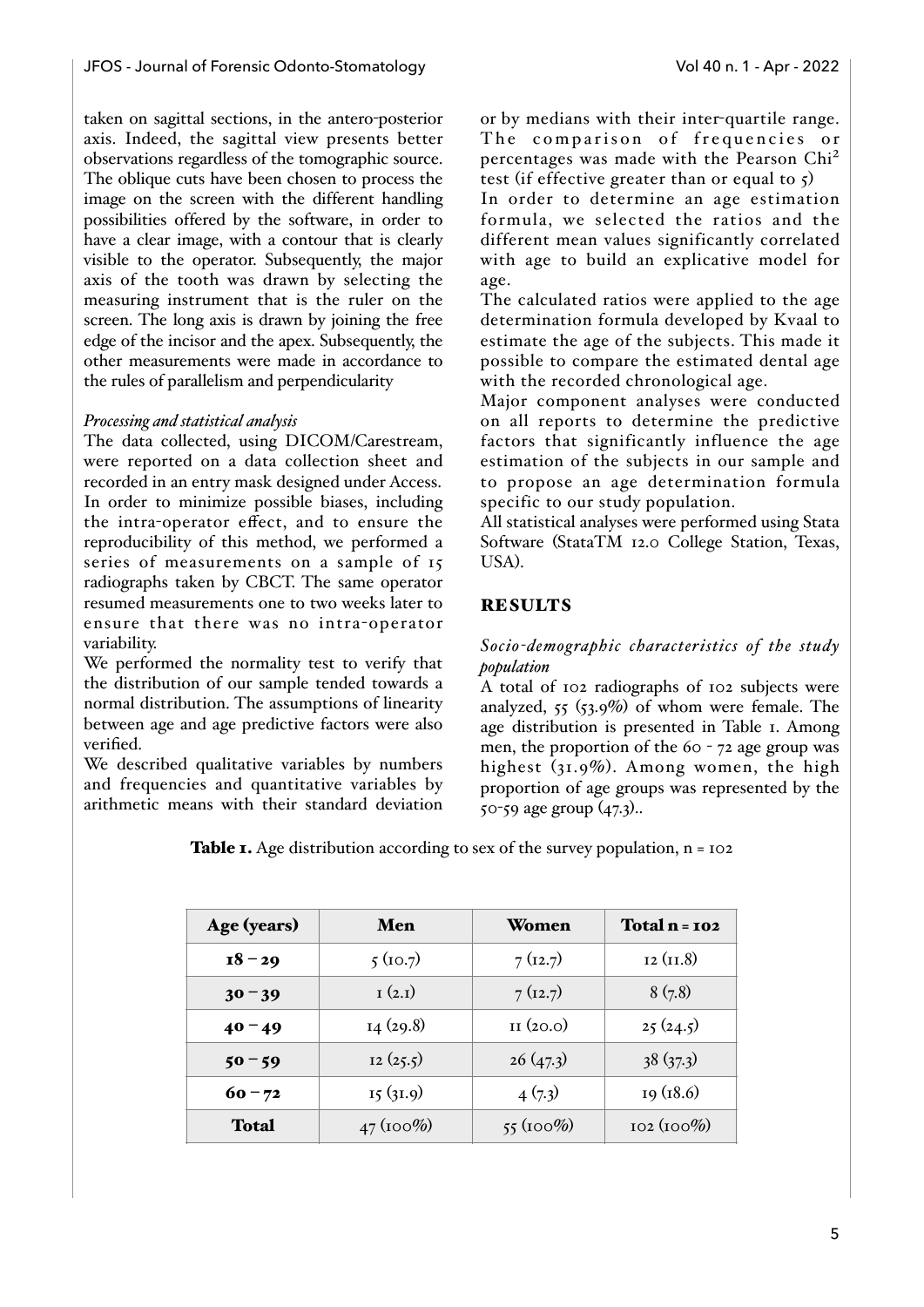## *Mean values of the measurements taken*

The mean tooth and root lengths measured for the entire sample are 37.99 (± 6.36) mm and 22.13 (± 4.59) mm respectively. In all, there were no significant differences in the mean values obtained between men and women (Table 2).

*Determination of age estimation regression equations in years based on dental measurements from the 102 radiographs of the upper central incisors (11/21)* 

Table 3 showed the correlation coefficient between age and the calculated ratios and the mean of the ratios.

The Pearson correlation test showed that there was a clear negative correlation between the calculated ratios and chronological age. The correlation between age and ratios A, B and the average of ratios M and W was highly significant (Table 3).

| <b>Variables</b>            | Men $(n = 47)$<br>mean $(SD^*)$ | Women $(n = 55)$<br>mean $(SD^*)$ | $Total(n=100)$<br>mean $(SD^*)$ | ${\bf P}$ |
|-----------------------------|---------------------------------|-----------------------------------|---------------------------------|-----------|
| Total length of the tooth   | $38,83 \ (\pm 7,27)$            | $37,27 \pm 5,43$                  | $37,99 \ (\pm 6,36)$            | O,22      |
| Total length of the root    | $22,91 \ (\pm 5,02)$            | $2I,46 \ (\pm 4,11)$              | $22,13 \ (\pm 4,59)$            | O,II      |
| Total length of the pulp    | $28,52 \ (\pm 5,99)$            | $27,88 \ (\pm 4,42)$              | $28,17 \ (\pm 5,18)$            | 0,53      |
| Root width at level A (JAC) | $10,67 \ (\pm 1,90)$            | $10,58 \ (\pm 1,94)$              | $10,62 \ (\pm 1,91)$            | 0,81      |
| Root width at level B       | $9,84 \pm 1,84$                 | $9,61 \ (\pm 1,41)$               | $9,72 \pm 1,61$                 | 0,47      |
| Root width at level C       | $8,60 \ (\pm 1,65)$             | $8,45 \ (\pm 1,26)$               | $8,52 \pm 1,45$                 | 0,60      |
| Pulp width at level A (JAC) | $2,33 \ (\pm 0,79)$             | $2,18 \ (\pm 0,57)$               | $2,25 \ (\pm 0,68)$             | O,27      |
| Pulp width at level B       | $2,0 \ (\pm 0,56)$              | $1,86 \ (\pm 0,46)$               | $I,92 \ (\pm 0,51)$             | O,IO      |
| Pulp width at level C       | $1,70 \ (\pm 0,56)$             | $1,56 \ (\pm 0,41)$               | $I, 62 \ (\pm 0, 49)$           | O, I3     |

|  | Table 2. mean values of dental parameters measured (in mm) |
|--|------------------------------------------------------------|
|--|------------------------------------------------------------|

\* Standard deviation

| Tooth $(i1/21)$ | r        | P-value |
|-----------------|----------|---------|
| ${\bf P}$       | $-0.19$  | 0.05    |
| T               | $-0.2I$  | 0.03    |
| $\mathbf R$     | $-0.01$  | 0.90    |
| $\mathbf A$     | $-0.32$  | 0.001   |
| B               | $-0.4I$  | 0.001   |
| $\mathbf C$     | $-$ 0.II | 0.25    |
| ${\bf M}$       | $-0.28$  | 0.002   |
| W               | $-0.30$  | 0.003   |
| L               | $-0.17$  | 0.08    |
| $W - L$         | 0.05     | 0.64    |

With :  $r =$  correlation coefficient; P = pulp / root length; R = pulp / tooth length; T = pulp / root length; A = pulp / root width at level A ; B = pulp / root width at level B ; C = pulp / root width at level C. M = average value of all ratios (excluded ratio T);  $W =$  average value of the ratios of widths B and C; L = average value of the ratios of lengths P and R.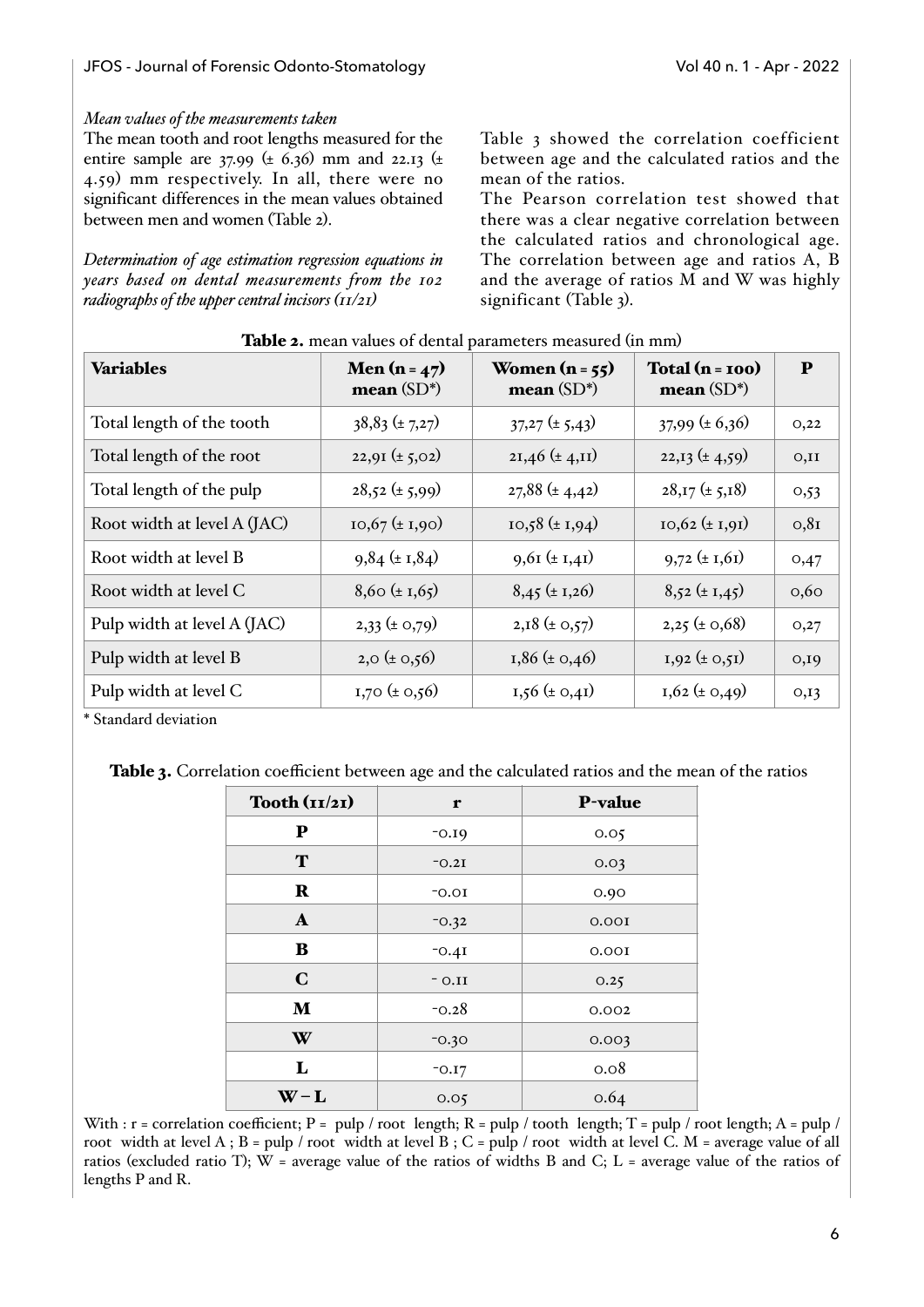## *Estimation of the age of our study population by applying the Kvaal age estimation formula*

According to Kvaal, the formula for estimating a person's dental age from central incisor measurements is as follows: Age =  $110.2 - 201.4$  $(M)$  - 31.3 (W-L) with a SEE of 9.5 years.

Firstly, the ratios determined in African melanoderma subjects were applied to the formula developed by Kvaal from Norwegian populations. The following formula was obtained: Age =  $110.2 - 201.4$  (M) -  $31.3$  (W-L) with a SEE of 22.6 years.

### *Determination of regression equations of age estimation from our measurements*

We determined a new formula, always with the two predictive factors determined by Kvaal as correlated with age in their sample, the regression equation found was as follows: Age = 84.7- 114.2 (M) - 29.4 (W - L) with SEE of 26.03 years. The SEE of 26.03 years) in our African melanoderma population was not acceptable. Indeed, it is more than double that found by age as estimated by Kvaal et al. in the Norwegian population, which was 9.5 years.  $(7)$ 

We determined a new equation by including gender as an age predictive factor in our sample. We obtained the following equation:

Age =  $87.4 - 117.8$  (M) - 34.9 (W - L) - 3.5 (Sex) with a SEE of 26.70 years.

The result shows that gender does not influence the age determination model, with a SEE of 26.70 roughly equal to the SEE of 26.03 found above.

The main component analysis of the data in our study showed that there are three age predictive factors, which explain about 80% of the study design (Figure 2).

Figure 2. Curve showing the main components of our study model: only the first three points (the three predictive factors of age in our study) are above the horizontal level line 1



The first age predictive factor in our sample is the mean of the ratios "A", "B" and "C". That is, the mean of the ratios pulp / root width at level A; pulp / root width at level B and pulp / root width at level C.

The second predictive factor is the mean of the ratios "P" and "T": That is, the mean of the ratios pulp / root length and tooth / root length.

The third age predictive factor we found is the ratio "R" which is the ratio of pulp/ tooth length.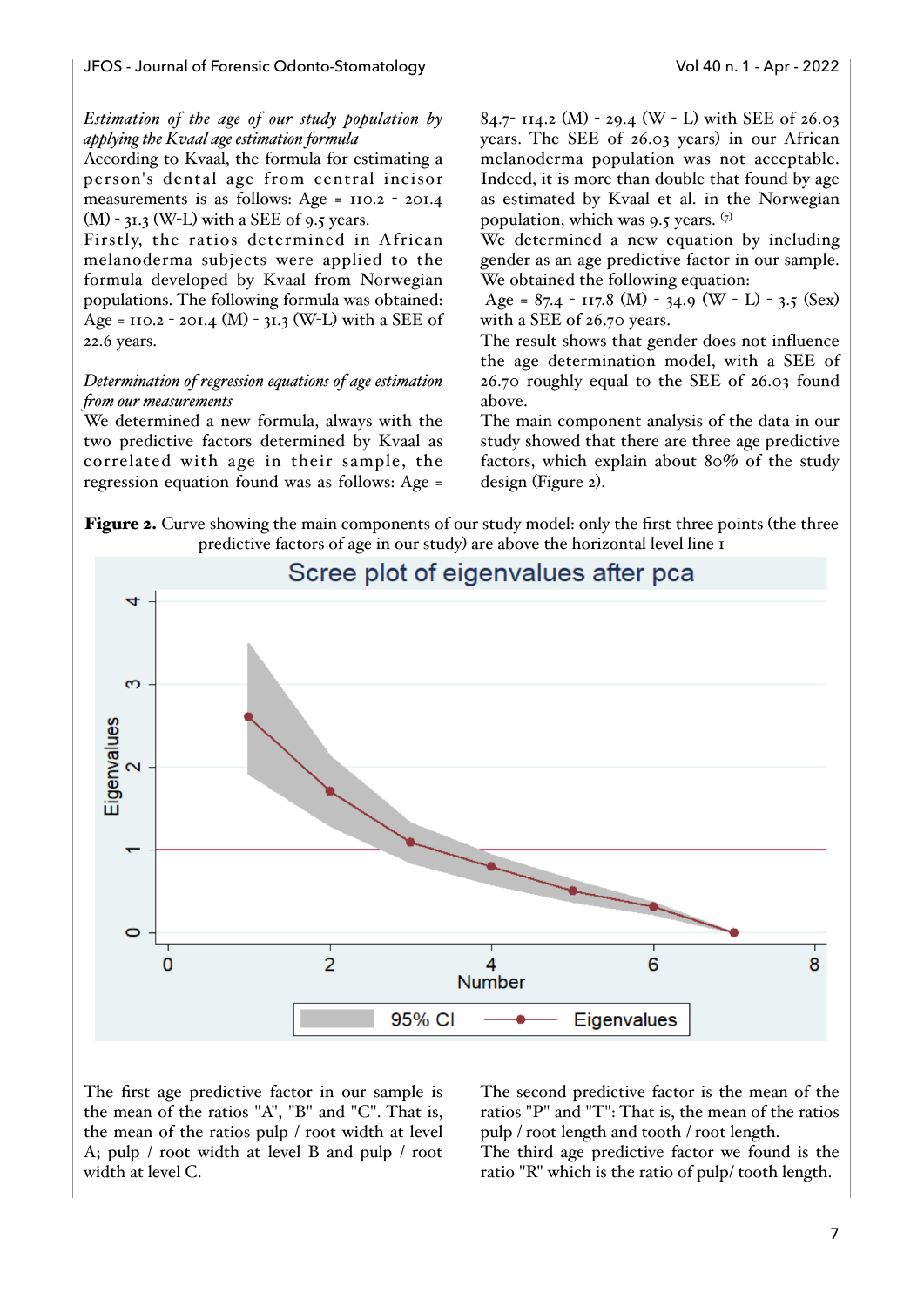The equation from our three predictive factors was as follows: Age =  $70.9 - 105.5$  (K) - 11.6 (G) +22.1 (R) with a SEE of 11.77 years. With:  $K = (A)$  $+B + C$ /3 (first predictive factor and G =  $(P + T)/2$ (second predictive factor).

With sex as an additional predictive factor, we have the following formula: Age =  $70.1 - 114.7$  (K) -

9.9 (G) + 30.6 (R) - 3.9 (Sex) with a SEE of 11.62 years.

Gender does not influence our analysis model; it is a negligible predictive factor of age as in the original Kvaal study.

The different equations determined are presented in Table 4

| <b>Parameters</b>                                                                           | <b>Equations</b>                                             | r <sup>2</sup> | <b>Standard error of</b><br>the estimate (years) |
|---------------------------------------------------------------------------------------------|--------------------------------------------------------------|----------------|--------------------------------------------------|
| Kvaal formula applied to<br>our sample                                                      | Age= $110.2 - 201.4$ (M) - 31.3 (W-L)                        |                | 22.6                                             |
| New equation with the 2<br>predictive factors of Kvaal                                      | Age = $84.7$ - 114.2 (M) - 29.4 (W - L)                      | O.I2           | 26.03                                            |
| New equation with the 2<br>predictive factors of Kvaal<br>including sex                     | Age = $87.4 - 117.8$ (M) - 34.9 (W – L) – 3.5<br>(Sex)       | 0.14           | 26.70                                            |
| New equation with the 3<br>predictive factors specific<br>to our sample                     | Age = $70.9 - 105.5$ (K) – $11.6$ (G) +22.1 (R)              | 0.15           | II.77                                            |
| New equation with the 3<br>predictive factors specific<br>to our sample including<br>gender | Age = $70.1 - 114.7$ (K) – 9.9 (G) + 30.6 (R) – 3.9<br>(Sex) | O.I7           | II.62                                            |

| Table 4. The summary of the regression equations found |
|--------------------------------------------------------|
|--------------------------------------------------------|

With  $P = pulp / root length$ ;  $R = pulp / tooth length$ ;  $T = pulp / root length$ ;

A = pulp/ root width at A; B level = pulp/ of the root width at B; C level = pulp/ root width at the level C.

M = mean values of all ratios (excluded ratio "T" in Kvaal formula only); W = mean value of the ratios of widths B and  $C$ ;  $L =$  mean value of the ratios of lengths P and R.

 $K = (A+B+C)/3$ ;  $G = (P+T)/2$ 

## DISCUSSION

The aim of this study was to test the Kvaal formula on a melanoderma population and to propose a better formula adapted to the African melanoderma subject.

Our study may have some limitations. Indeed, the dental measurements performed are operatordependent and can introduce errors. To overcome this bias, the operator was trained in measurement techniques with DICOM and in the handling of CBCT plates with Romexis® software. In addition, the same operator repeated the measurements two weeks later to ensure that the measurements were reproducible.

Another limitation lies in the choice of our sample, which was not representative of all African melanoderma subjects living in Côte d'Ivoire. To minimize this selection bias, we

randomly selected the CBCT images for our study.

It appears from this study that the regression formula of Kvaal et al. to estimate the age of the subjects from the pulp/ tooth central incisor measurements is not applicable to African melanoderma subjects living in Côte d'Ivoire. We proposed a formula adapted to our population.

The CBCT made it possible to reproduce the reference radiographic method used by Kvaal et al.. The reconstructions obtained from the CBCT acquisitions are metrically accurate and precise, and do not show any geometric deformation. We had the opportunity to have a CBCT and X-rays from the CBCT for our study.

Several studies have used CBCT to reproduce this method (10,13) . Although this work did not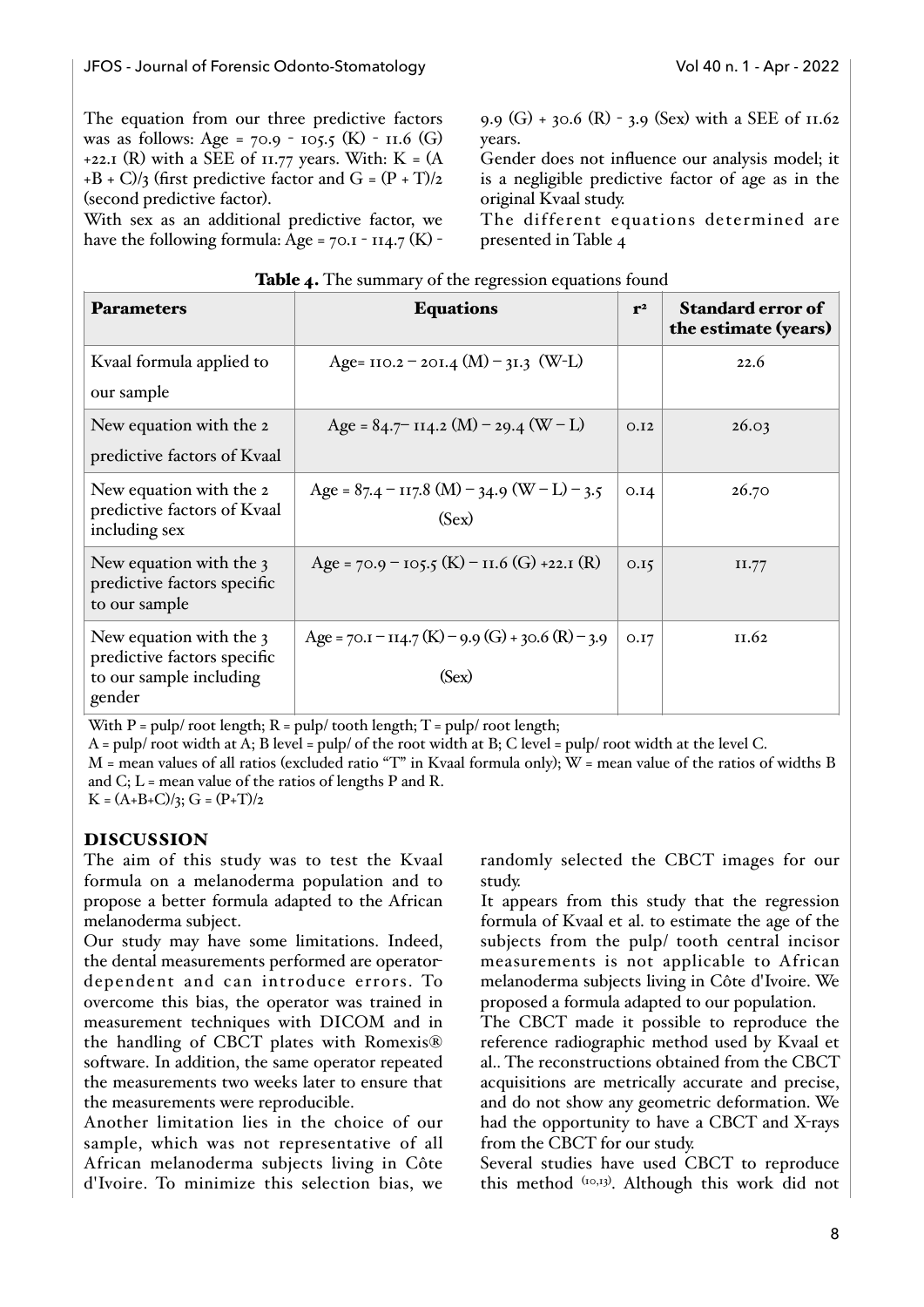provide better accuracy compared to the original method, it demonstrated the effectiveness, ease of use of CBCT in the application of the Kvaal method (10,13).

By applying the Kvaal equation for central incisors to our study population, the calculated SEE was 22.6 years. The SEE determined in the Kvaal study in Norwegian subjects was 9.5 years. The age estimated by the Kvaal formula does not match the chronological age in our study sample. The SEE in our study is twice the one found in the study by Kvaal et al.. Variations related to ethnic characteristics and structural variation due to secondary dentine formation in our study population could explain the large differences observed between estimated and actual ages using the Kvaal formula. The difference in measurement tools could be a confounding factor, causing differences in results. A recent study implemented by Babshet et al. highlighted the need for population-specific equations due to differences in ethnic origin  $(14)$ .

Also, this difference could be explained by the fact that the different age groups in our study are not similar to those of Kvaal. Indeed, the average age in Kvaal's work was 42.6 years and in our study, it was 48.6 years. According to the results of Kvaal's method, it can be applied to all adult populations. Thus, to compensate for measurement errors and errors related to the age difference that Kvaal et al. took the ratios of the different measurements to estimate formulae for age determinations.

By defining our regression formula with the same parameters identified by Kvaal as correlated with age, the predictive factors "M" and "W - L" from dental measurements of our population, the equation (Age =  $84.7$ - 114.2 (M) - 29.4 (W - L)) gave a SEE of 26.03 years. This SEE in our African melanoderma population was not acceptable. Indeed, it is more than double that found by age as estimated by Kvaal et al. in the Norwegian population, which was 9.5 years $\%$ . This lack of agreement between Kvaal's formula and our results can be attributed to the ethnic differences of the study population. In fact, with age, secondary dentine deposits along the wall of the dental pulp chamber, result in a reduction in the size of the pulp cavity. The amount of secondary dentine deposition is influenced by factors such as ethnicity, diet and lifestyle  $(x5)$ . Indeed, most of the works on age determination using the Kvaal method has always found SEE

that are far from those of Kvaal. These SEE ranged from 5.6 to more than 13  $(16)$ .

Thus, in 2018, Roh et al. estimated regression equations according to predictive factors determined by Kvaal from upper central incisor measurements on Korean subjects (17). They found a SEE of 12.19 years.

In 2016, Mittal et al. found, from the measurements of the upper central incisors of Indian subjects, a SEE of 10.09 years different from that of Kvaal and concluded that the applicability of the Kvaal equation was not valid in their study population  $(18)$ .

In 2014, Patil, et al. found a greater SEE of 12.3 when applying the Kvaal formula from central incisor measurements greater than an Indian population group (19).

In 2007, Meinl et al., as well as Li MJ et al. in 2019 evaluated the use of regression formulae proposed by Kvaal on panoramic radiographs. They showed that the regression formulae do not apply to their sample and conclude that further research is needed  $(20,21)$ .

Landa et al (2009) tested the reproducibility of the method developed by Kvaal et al. and also evaluated the application of the regression formulae of this method. These authors found that the regression formulae applied to their study sample showed values that were far from the real age. Miranda JC's work, in Brazil and Chandan PK, in India, in 2020 gave similar results (22–24) .

For all those reasons, Ubelaker et al., in 2008, stipulated that age estimation is more accurate when linear regression equations are used with components specific to a specific population $(x_5)$ .

To support this assertion, we have identified specific factors that had a strong correlation with age, in order to produce a series of new regression equations for estimating the age of the subjects in our study sample.

Thus, three first essential components were identified as having a strong relationship with age in our study population.

The linear regression equation from these three predictive factors,  $(Age = 70.9 - 105.5 ((A+B+C)/3))$  $-$  11.6 ((P+T)/2) +22.1 (R)) with a SEE of 11.77 years, a SEE different from the regression equation found with the Kvaal parameters i.e. the components "M" and "W - L". Some authors have found these two age predictive factors identified by Kvaal valid for their population. Indeed, Mittal et al. in 2016, as well as Patil. et al. in 2014,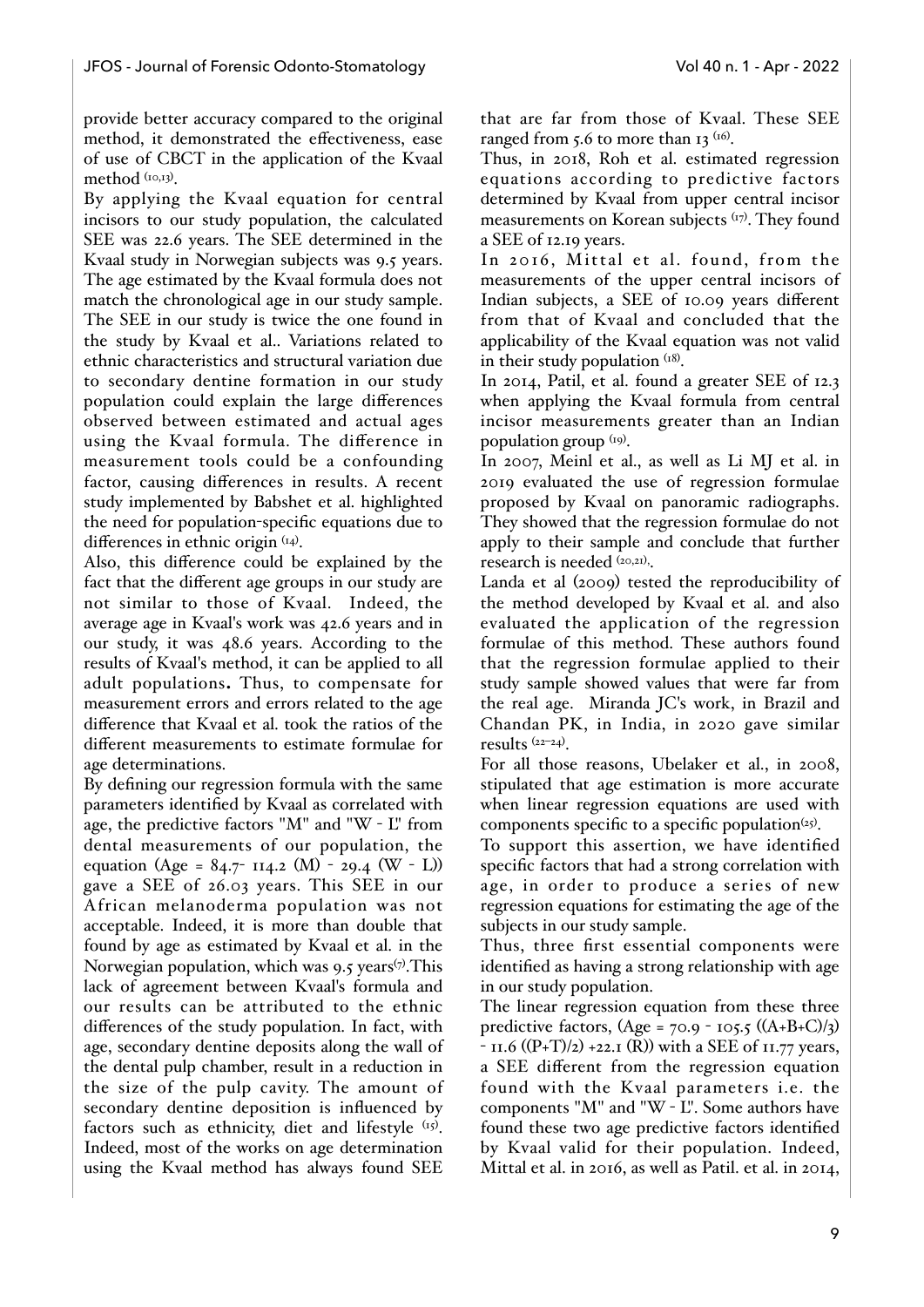showed that, in Indian subjects, the factors "M" (average value of all ratios) and "W  $\sim$ L" (difference between "W" and "L") were the best predictors for age estimation.<sup>(18,19)</sup> But contradictory data exist according to the literature. Roh et al. showed in 2018, that the parameters related to the tooth length of subjects calculated by the original Kvaal method, i.e. the predictive factor "M", showed no significant correlation with the age of the Korean subjects. Only the parameters from the width measurements, i.e. the predictive factors "W - L", showed a good correlation; therefore, a regression equation derived from the width parameters without the length ratios was proposed for the Korean subjects <sup>(17)</sup>. These same results were found in Mittal's work in 2016, which showed that width ratios are better correlated than length ratios (18).

In order to always determine more relevant predictive factors of the age of our study population, we excluded for the estimation of a new regression equation, the ratio "R" which was our third predictive factor and "C" because their correlation coefficients "r" were not statistically significant. The equation determined with a SEE of 11.77 years was equal to the one found with the three components identified. We can therefore exclude our third main component in determining the age of African melanoma subjects living in Côte d'Ivoire. Nevertheless, SEE is still different from that of Kvaal et al. Another important factor is the influence of gender in the estimates of regression formulae. Each time, we introduced sex to produce the regression equations.

Thus, in the first equation with the two Kvaal predictive factors, namely "M" and "W - L", the introduction of sex gave an equation with a SEE of 26.70 which was substantially equal to that without sex, which was 26.03 years.

## In addition, the regression equation with our three predictive factors including gender gave a SEE of 11.62 years, substantially equal to that without sex, which is 11.77 years.

In the last equation excluding our third predictive factor and the ratio "C" and taking into account gender, we had an equation with a SEE of 11.40 years; substantially equal to that without sex, which was 11.77 years.

In summary, gender does not influence the regression equation estimation models in this study. However, the literature reports contradictory data. Indeed, in a meta-analysis conducted in 2017 by Marroquin,  $(16)$  five studies tested the effect of gender on the accuracy of the estimated age. Of these, three found that gender does not affect age estimation equation models; however, two studies found that gender played a role in regression equations. $(16)$ 

The results of our work are in line with the first observation concerning African melanoderma subjects living in Côte d'Ivoire.

## CONCLUSIONS

The Kvaal formula is not suitable for estimating the age of African melanoderma subjects like the one in our sample. This study made it possible to propose a formula more adapted to our population with achievable measurements from CBCT. It is easy to use and offers precision and a non-invasive nature. CBCT remains a powerful tool for investigating the maxillofacial anatomy.

Our perspectives remain oriented towards image analysis methods. Indeed, image analysis and automation systems represent a growing need today. All this can contribute to the implementation of software with programmes to ultimately estimate the age or determine the sex of an individual automatically.

## REFERENCES

- 1. Adams CMT. A Pathologist's Guide to Forensic Odontology Identification. In: Rutty GN, editor. Essentials of Autopsy Practice . Springer London; 2013 [cited 2017]. p. 135-49. Available from: http://link.springer.com.gate2.inist.fr/ chapter/10.1007/978-0-85729-519-4\_6
- 2. Meinl A, Huber CD, Tangl S, Gruber GM, Teschler-Nicola M, Watzek G. Comparison of the validity of three dental methods for the estimation of age at death. Forensic Sci Int. 2008;178(2–3):96–105.
- 3. Reppien K, Sejrsen B, Lynnerup N. Evaluation of postmortem estimated dental age versus real age: a retrospective 21-year survey. Forensic Sci Int. 2006;159 Suppl 1:S84-88.
- 4. Kvaal S, Solheim T. A non-destructive dental method for age estimation. J Forensic Odontostomatol. 1994;12(1):6–11.
- 5. Paewinsky E, Pfeiffer H, Brinkmann B. Quantification of secondary dentine formation from orthopantomograms--a contribution to forensic age